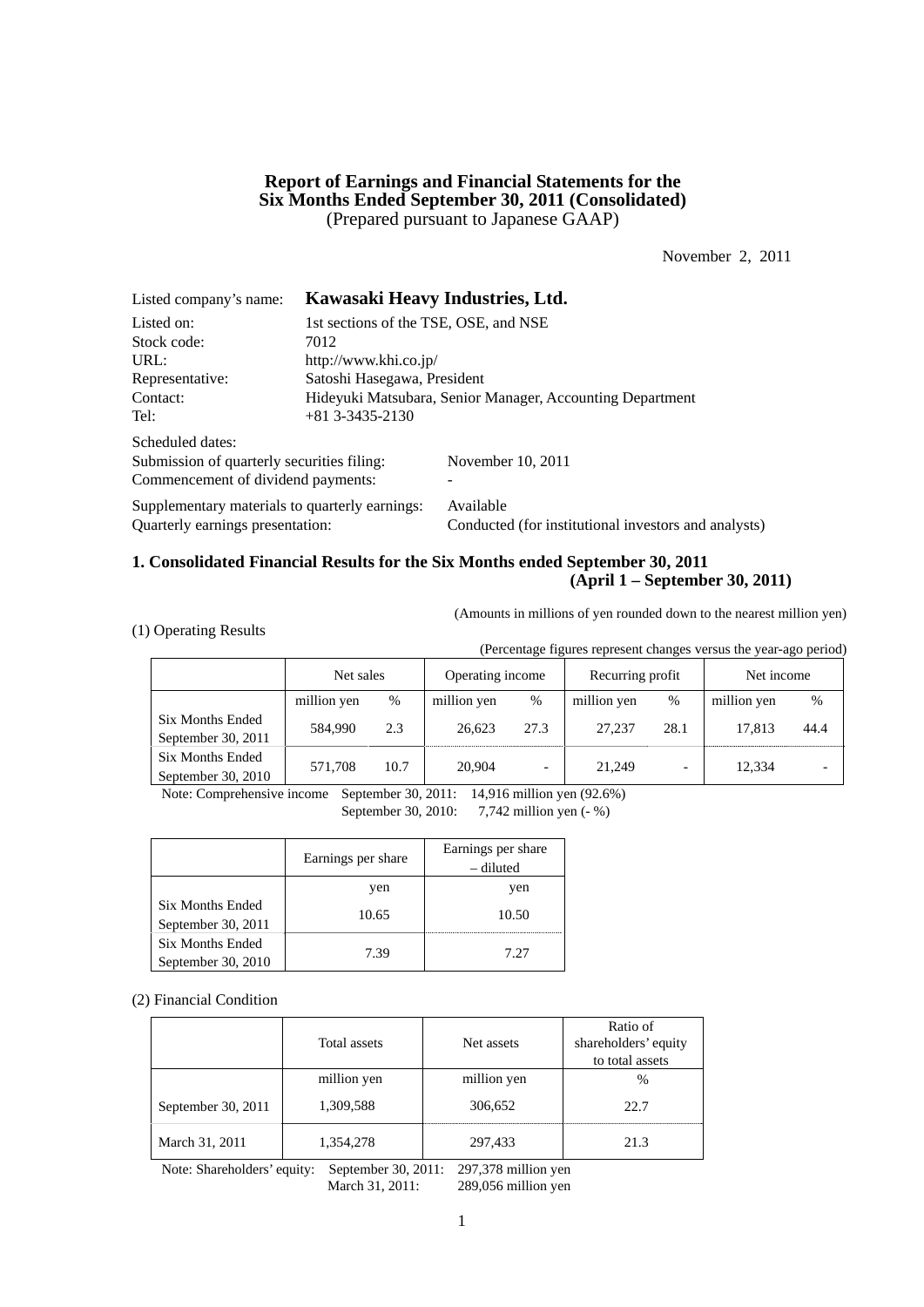# **2. Dividends**

|                                          |                          | Dividend per share |              |                  |           |  |  |
|------------------------------------------|--------------------------|--------------------|--------------|------------------|-----------|--|--|
|                                          | End of first             | End of second      | End of third | End of financial |           |  |  |
| Record date or term                      | quarter                  | quarter            | quarter      | vear             | Full year |  |  |
|                                          | yen                      | yen                | yen          | yen              | yen       |  |  |
| Year ended<br>March 31, 2011             | $\overline{\phantom{0}}$ | 0.00               | ۰            | 3.00             | 3.00      |  |  |
| Year ending<br>March 31, 2012            |                          | 0.00               |              |                  |           |  |  |
| Year ending March<br>31, 2012 (forecast) |                          |                    |              | 4.00             | 4.00      |  |  |

Note: Revisions to the most recently announced dividend forecast: None

#### **3. Forecast of Consolidated Earnings for the Year Ending March 31, 2012 (April 1, 2011 – March 31, 2012)**

(Percentage figures represent changes versus the year-ago period)

|           | Net sales   |      |             | Operating income |             | Net income<br>Recurring profit |             |      | Earnings per<br>share |
|-----------|-------------|------|-------------|------------------|-------------|--------------------------------|-------------|------|-----------------------|
|           | million yen | $\%$ | million yen | %                | million yen | %                              | million yen | $\%$ | yen                   |
| Full year | 1.360.000   | 10.8 | 50.000      | 17.2             | 52,000      | 5.8                            | 32,000      | 23.2 | 19.14                 |

Note: Revision to the most recently announced earnings forecast: None

# **4. Other Information**

- 1) Changes affecting the status of material subsidiaries (scope of consolidation): None
	- \*This refers to additions and removals of material subsidiaries to and from the consolidated group during the period. For further details, see "Changes affecting the status of material subsidiaries (scope of consolidation)" on page 8 in the Accompanying Materials.
- 2) Accounting procedures specific to preparation of quarterly consolidated financial statements: Yes \*For further details, see "Accounting procedures specific to preparation of quarterly consolidated financial statements" on page 8 in the Accompanying Materials.

3) Changes in accounting policies, changes in accounting estimates, and correction of errors

- (1) Changes in accounting policies in accord with revisions to accounting standards: None
- (2) Changes in accounting policies other than (1): None
- (3) Changes in accounting estimates: None
- (4) Correction of errors: None

\*For further details, see "Changes in accounting policies, changes in accounting estimates, and correction of errors" on page 8 in the Accompanying Materials.

4) Number of shares issued and outstanding (common stock)

(1) Number of shares issued as of period-end (including treasury stock)

| September 30, 2011: | 1,671,892,659 shares |
|---------------------|----------------------|
| March 31, 2011:     | 1,670,646,460 shares |

- (2) Number of shares held in treasury as of period-end September 30, 2011: 72,454 shares March 31, 2011: 100,288 shares
- (3) Average number of shares during respective periods Six months ended September 30, 2011: 1,671,112,605 shares Six months ended September 30, 2010: 1,668,269,268 shares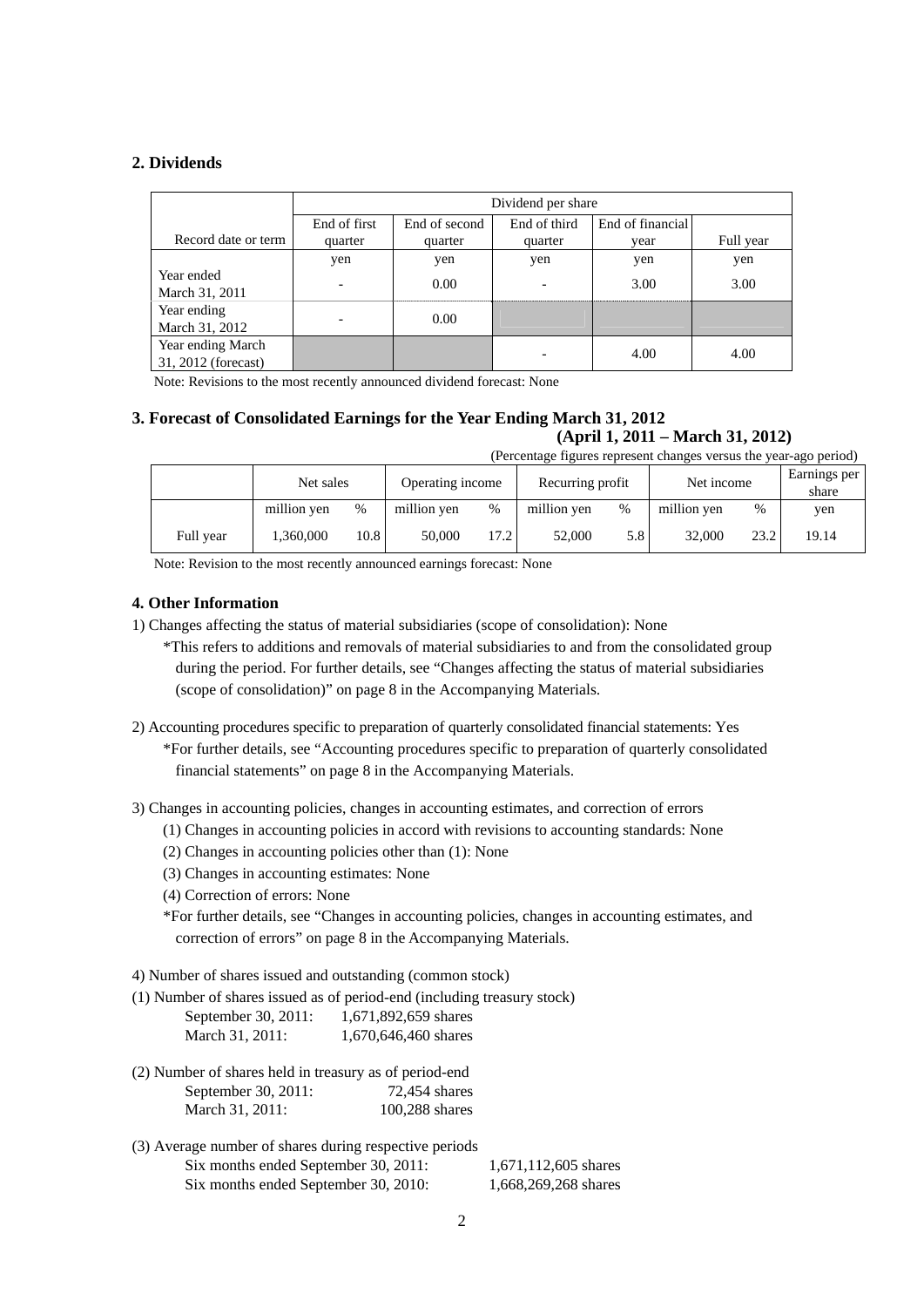### **Quarterly review status**

This report is exempt from the quarterly review of accounts conducted in accord with Japan's Financial Instruments and Exchange Act. As of this report's publication, the quarterly review of the quarterly financial results had not been completed.

#### **\*Appropriate Use of Financial Forecasts and Other Important Matters**

#### *Forward-Looking Statements*

These materials contain various forward-looking statements and other forecasts regarding performance and other matters. Such statements are based on information available at the time of preparation. Actual results may differ from those expressed or implied by forward-looking statements due to a range of factors. For assumptions underlying earnings forecasts and other information regarding the use of such forecasts, refer to "Consolidated earnings outlook" on page 8 in the Accompanying Materials.

### *How to Obtain Supplementary Briefing Material on Quarterly Financial Results and Details of the Quarterly Financial Results Briefing*

The Company plans to conduct a briefing for institutional investors and analysts on Wednesday November 2, 2011, and to post the briefing material on quarterly financial results to be used for the briefing on TDnet and the Company's website simultaneously with the announcement of financial results.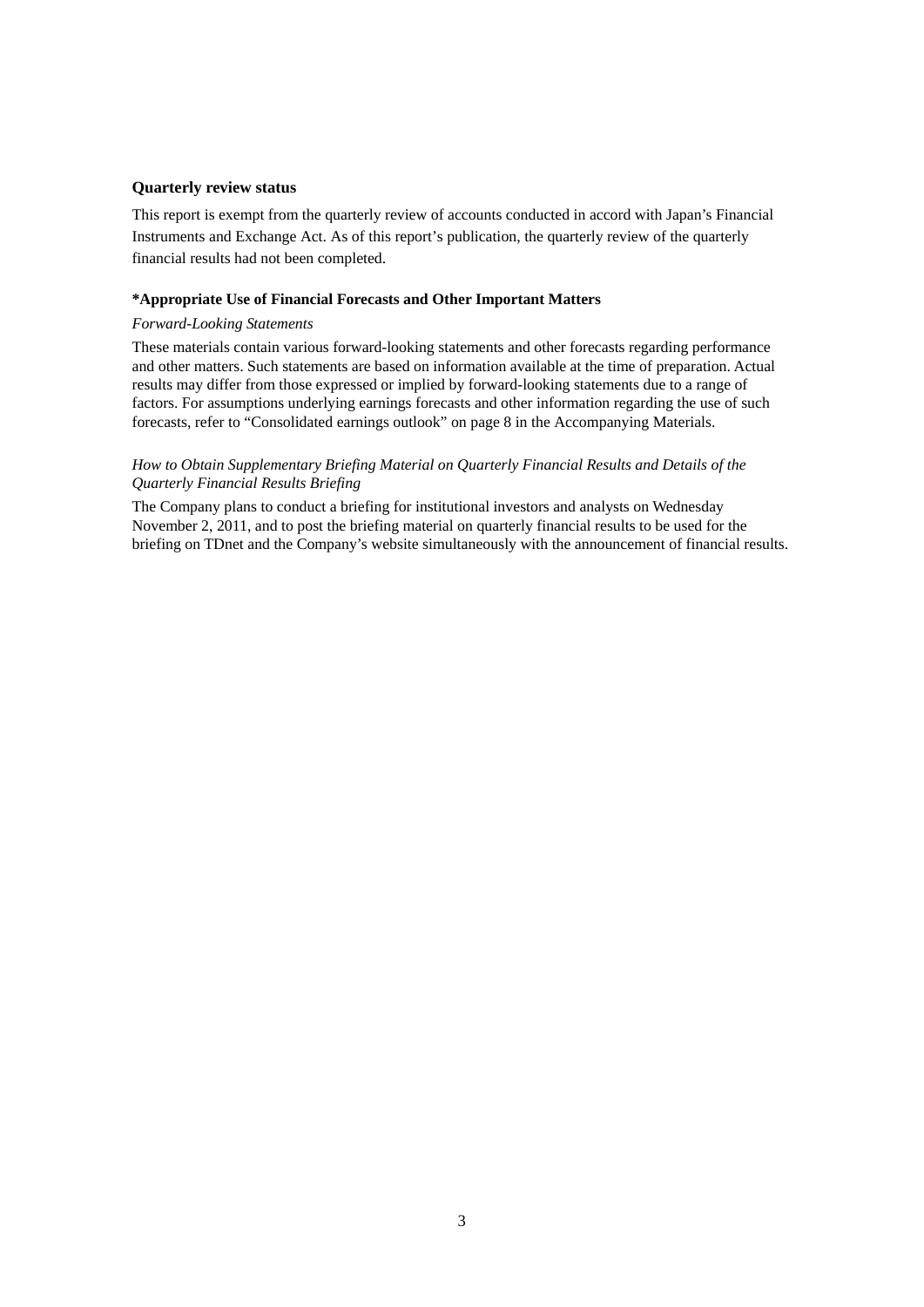# **Accompanying Materials – Contents**

| 1. Qualitative Information and Financial Statements                                              | 5  |
|--------------------------------------------------------------------------------------------------|----|
| (1) Consolidated operating results                                                               | 5  |
| (2) Consolidated financial position                                                              | 8  |
| (3) Consolidated earnings outlook                                                                | 8  |
| 2. Summary Information (Others)                                                                  | 8  |
| (1) Changes affecting the status of material subsidiaries (scope of consolidation)               | 8  |
| (2) Accounting procedures specific to preparation of quarterly consolidated financial statements | 8  |
| (3) Changes in accounting policies, changes in accounting estimates, and correction of errors    | 8  |
| 3. Consolidated Financial Statements                                                             | 9  |
| (1) Consolidated balance sheets                                                                  | 9  |
| (2) Consolidated statements of income and comprehensive income                                   | 11 |
| (Consolidated statements of income for the six months ended September 30, 2011)                  | 11 |
| (Consolidated statements of comprehensive income for the six months ended September 30, 2011)    | 11 |
| (3) Consolidated cash flow statements                                                            | 12 |
| (4) Notes on the going-concern assumption                                                        | 13 |
| (5) Segment information                                                                          | 13 |
| (6) Notes on significant changes in the amount of shareholders' equity                           | 14 |
| 4. Supplementary Information                                                                     | 14 |
| (1) Orders and sales                                                                             | 14 |
| (2) Net sales by geographic area                                                                 | 15 |
| (3) Supplementary information on earnings forecasts for the fiscal year ending March 31, 2012    | 16 |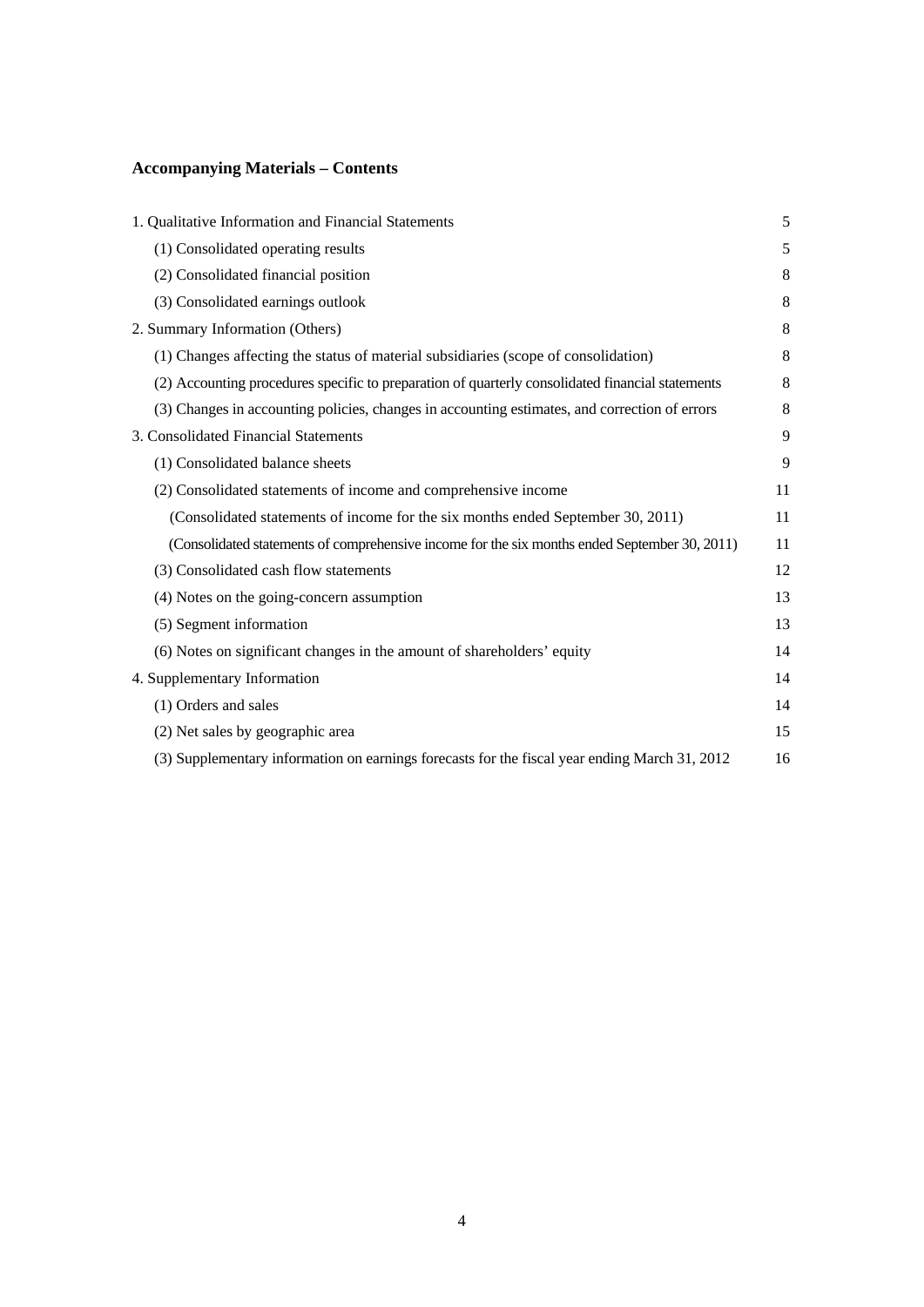# **1. Qualitative Information and Financial Statements**

### **(1) Consolidated operating results**

In the six months ended September 30, 2011 (first half of the fiscal year ending March 2012), the Japanese economy continued to tread water. The business environment surrounding the KHI Group remained adverse due to factors including the yen's appreciation and continuing high prices of materials. The economic outlook for Japan remained uncertain. This was primarily because of a slump in personal consumption and the impact on production activities of electricity supply constraints in the aftermath of the Great East Japan Earthquake of March 11.

The world economy continued to track a moderate growth trend, in general, supported by robust demand for infrastructure in China and other emerging countries. At the same time, however, there were concerns over a further economic downturn because of prolonged balance sheet adjustments in the US and sovereign risk in some European countries.

In this operating environment, both sales and profits of the Group for the second quarter under review as a whole increased from the corresponding period of the previous fiscal year. This was despite year-on-year decreases in sales or profits in some businesses. Overall orders received decreased. This was because order increases in the Gas Turbine & Machinery and Precision Machinery segments failed to offset a decrease in orders in the Rolling Stock segment, a business in which we booked large orders in the previous first half, and the Plant & Infrastructure segment. Sales generally rose as higher revenue in the Precision Machinery, Aerospace and Plant & Infrastructure segments offset lower revenue in the Gas Turbine & Machinery, Ship & Offshore Structure and Rolling Stock segments. Overall profits increased thanks to higher profits and improvements in the Precision & Machinery and Aerospace segments. This was despite decreases in profits and deterioration in other segments whose sales dropped.

As a result, in the second quarter of the current fiscal year, orders received fell ¥99.9 billion from a year earlier to ¥513.4 billion on a consolidated basis. Net sales increased ¥13.2 billion to ¥584.9 billion. Operating income rose ¥5.7 billion to ¥26.6 billion, ordinary income advanced ¥5.9 billion to ¥27.2 billion, and net income increased ¥5.4 billion to ¥17.8 billion.

Consolidated segment information for the first half of the fiscal year is summarized below.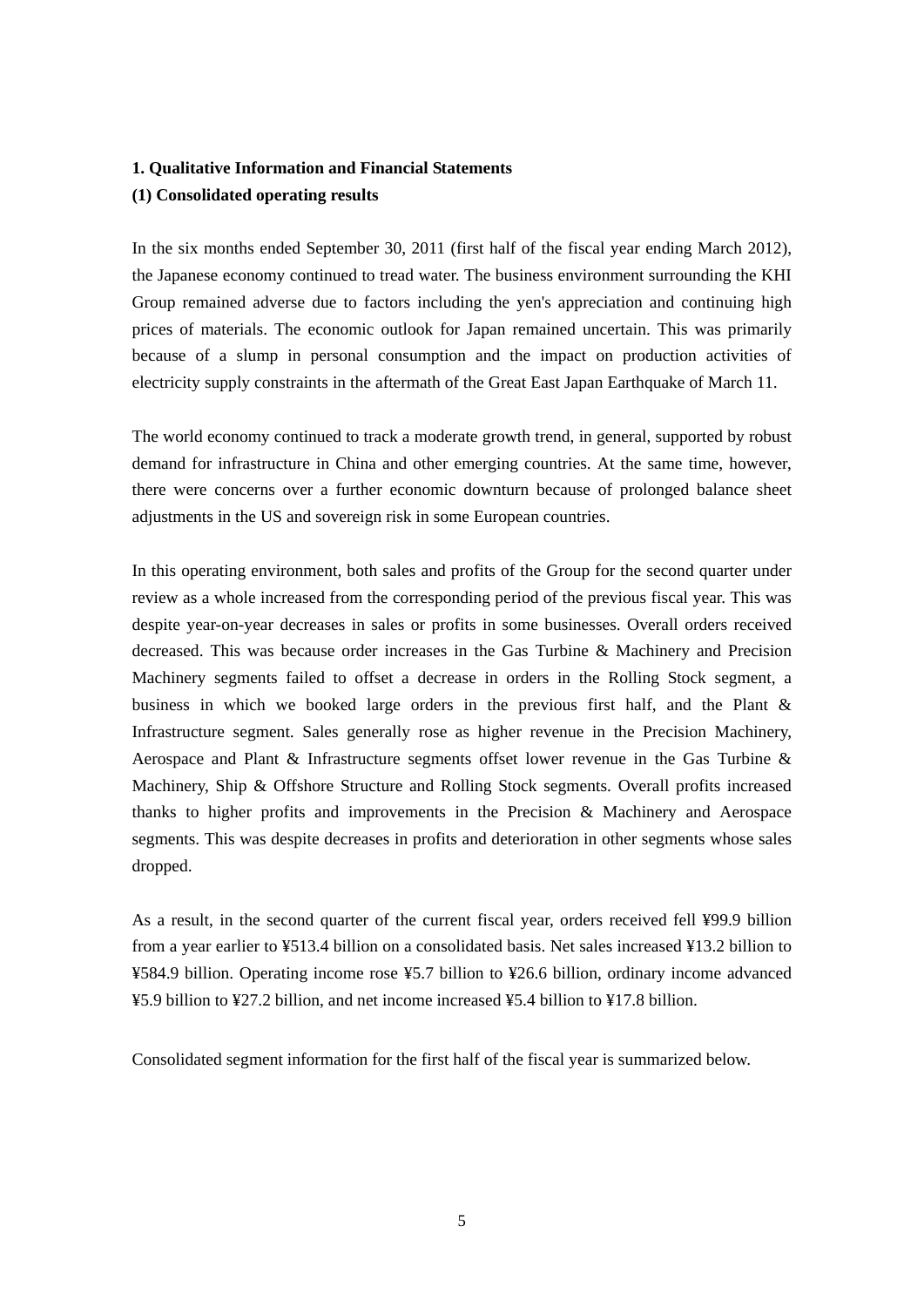## **Segment Information**

|                           | Six months ended September 30, |           |            |                  |                          | Orders received |  |
|---------------------------|--------------------------------|-----------|------------|------------------|--------------------------|-----------------|--|
|                           | 2011                           |           | 2010       | Six months ended |                          |                 |  |
|                           |                                |           |            | September 30,    |                          |                 |  |
|                           | <b>Net</b>                     | Operating | <b>Net</b> | Operating        | 2011                     | 2010            |  |
| Segment                   | sales                          | income    | sales      | income           |                          |                 |  |
| Ship & Offshore Structure | 53.1                           | 0.5       | 61.2       | 2.0              | 24.6                     | 36.4            |  |
| <b>Rolling Stock</b>      | 55.3                           | 1.1       | 63.0       | 3.4              | 42.1                     | 117.7           |  |
| Aerospace                 | 87.4                           | 3.0       | 83.0       | (1.1)            | 67.5                     | 87.9            |  |
| Gas Turbine & Machinery   | 84.7                           | 3.9       | 99.2       | 6.1              | 79.7                     | 65.3            |  |
| Plant & Infrastructure    | 56.2                           | 6.7       | 38.8       | 3.5              | 46.8                     | 77.3            |  |
| Motorcycle & Engine       | 106.2                          | (2.3)     | 113.2      | (1.1)            | 106.2                    | 113.2           |  |
| Precision Machinery       | 85.2                           | 14.5      | 60.9       | 8.6              | 91.1                     | 68.0            |  |
| Other                     | 56.4                           | 1.8       | 51.9       | 0.9              | 55.1                     | 47.2            |  |
| Adjustments               | $\overline{\phantom{a}}$       | (2.7)     |            | (1.5)            | $\overline{\phantom{a}}$ |                 |  |
| Total                     | 584.9                          | 26.6      | 571.7      | 20.9             | 513.4                    | 613.4           |  |

Segment net sales, operating income, and orders received (billions of yen)

Note: Net sales include only sales to external customers.

### **Ship & Offshore Structure**

In the first half under review, consolidated orders received decreased ¥11.8 billion year on year to ¥24.6 billion, despite the receipt of orders for 7 bulk carriers.

Consolidated net sales totaled ¥53.1 billion, down ¥8.0 billion from a year ago, when revenues were raised by large ship sales.

Consolidated operating income fell ¥1.5 billion to ¥0.5 billion, due primarily to a decline in sales, the strong yen and a hike in the prices of steel materials.

# **Rolling Stock**

Consolidated orders received were ¥42.1 billion, down ¥75.5 billion from the year-earlier period, when the segment received a large order from overseas.

Consolidated net sales decreased ¥7.6 billion to ¥55.3 billion, due mainly to a decline in sales of rolling stock to overseas.

Consolidated operating income dropped ¥2.3 billion to ¥1.1 billion, affected mainly by lower sales and the yen's appreciation.

### **Aerospace**

Consolidated orders received decreased ¥20.3 billion to ¥67.5 billion, owing chiefly to a decline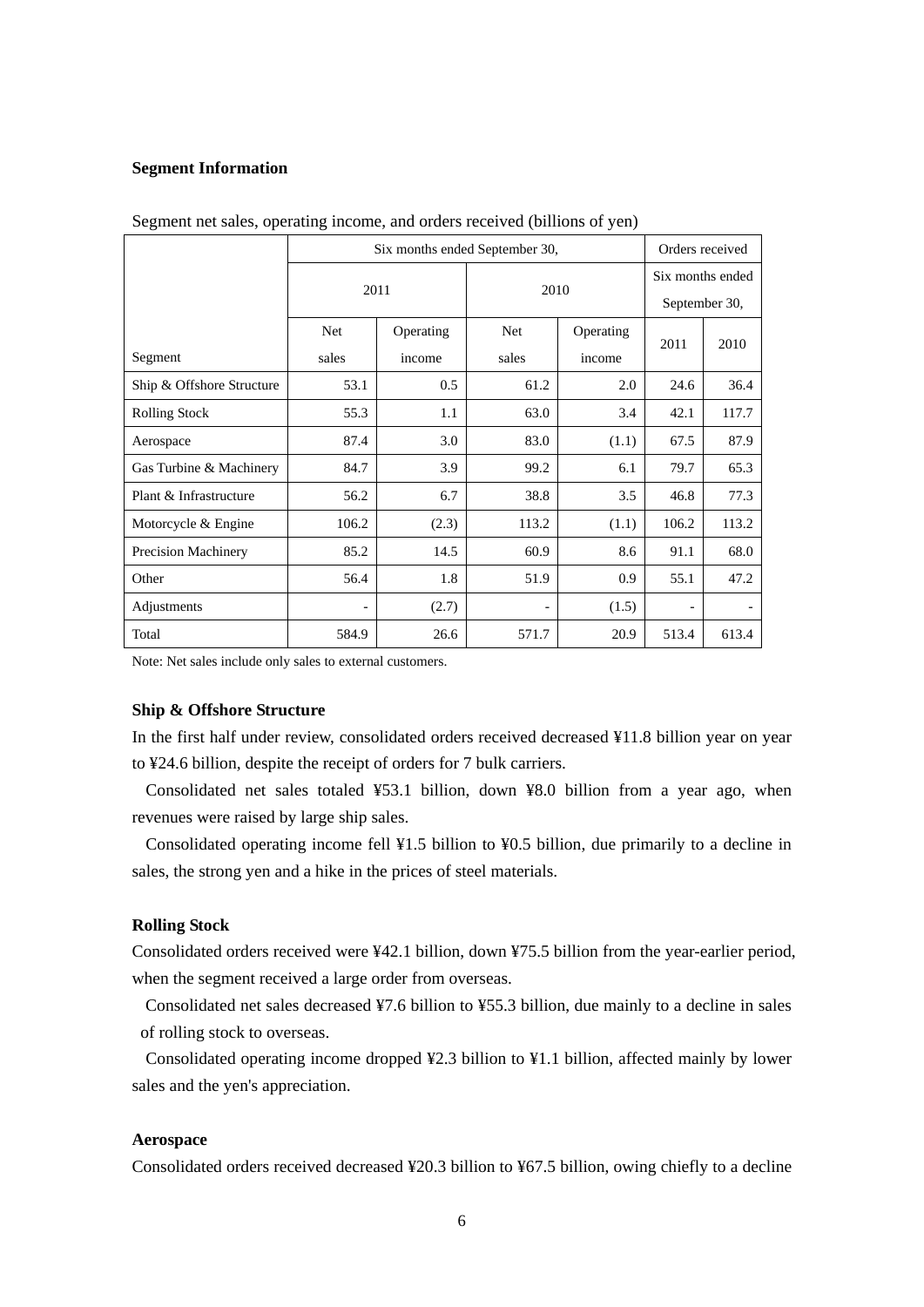in orders from Japan's Ministry of Defense.

Consolidated net sales increased ¥4.4 billion to ¥87.4 billion, due mainly to higher sales of Boeing 777 component parts.

Consolidated operating income was ¥3.0 billion, an improvement of ¥4.1 billion from a year earlier, owing mainly to an increase in sales and a reduction in costs.

### **Gas Turbine & Machinery**

Consolidated orders received increased ¥14.3 billion to ¥79.7 billion, chiefly because of orders received for construction of a gas-engine power plant.

Consolidated net sales decreased ¥14.5 billion to ¥84.7 billion, owing chiefly to declines in sales of gas compression modules and sales to Japan's Ministry of Defense.

Consolidated operating income dropped ¥2.2 billion to ¥3.9 billion, hurt mainly by a fall in sales.

### **Plant & Infrastructure**

Consolidated orders received decreased ¥30.5 billion to ¥46.8 billion, due primarily to lower orders for plants for Japan.

Consolidated net sales increased ¥17.4 billion to ¥56.2 billion, partly because of higher sales for overseas plants.

Consolidated operating income advanced ¥3.2 billion to ¥6.7 billion, owing mainly to an increase in sales.

# **Motorcycle & Engine**

Consolidated net sales decreased ¥7.0 billion to ¥106.2 billion, due chiefly to a decline in sales of motorcycles to developed countries and the strong yen.

Consolidated operating loss was ¥2.3 billion, a deterioration of ¥1.2 billion from the year-earlier period, affected largely by declined sales and the strong yen.

### **Precision Machinery**

Consolidated orders received increased ¥23.1 billion to ¥91.1 billion, chiefly because of growth in orders for hydraulic equipment from construction machinery makers.

Consolidated net sales went up ¥24.2 billion to ¥85.2 billion, due mainly to increases in sales of hydraulic equipment to construction machinery makers and sales of various clean robots for semiconductor production facilities.

Consolidated operating income advanced ¥5.9 billion to ¥14.5 billion, primarily because of an increase in sales.

# **Other Operations**

Consolidated net sales increased ¥4.4 billion to ¥56.4 billion.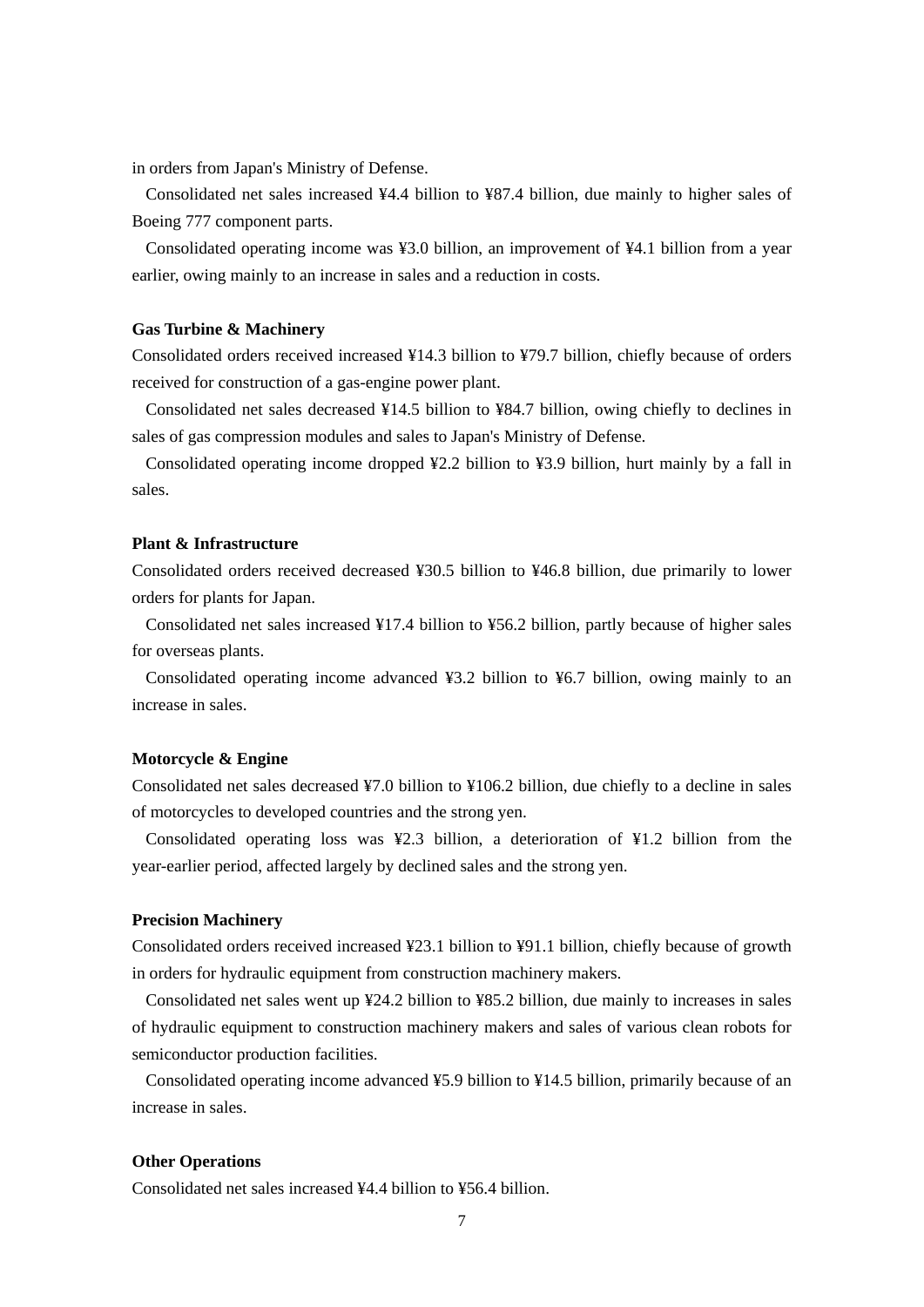Consolidated operating income advanced ¥0.9 billion to ¥1.8 billion.

### **(2) Consolidated financial position**

Consolidated total assets at the end of the first half under review were \1,309.5 billion, down \44.6 billion from the end of the previous fiscal year. The decrease is attributable to a decline in trade receivables following collection of sales receipts. Consolidated liabilities stood at \1,002.9 billion, down  $\frac{1}{2}$  billion, due to a fall in trade payables. Interest-bearing debt was  $\frac{1}{2}$  427.1 billion, down  $\frac{1}{2}$ .9 billion. Consolidated net assets were  $\frac{1}{2}306.6$  billion, up  $\frac{1}{2}9.2$  billion, reflecting distribution of dividends and the booking of net income.

# **(3) Consolidated earnings outlook**

The strong yen is adversely affecting earnings of the Motorcycle & Engine, Rolling Stock and Aerospace segments, among others. However, we expect earnings to improve in the Precision Machinery segment, which is operating at a high utilization rate, and the Plant & Infrastructure segment, where existing projects are progressing steadily. Business performance has developed generally as planned. Given this, the Company has left unchanged its previously announced earnings forecast for the fiscal year ending March 31, 2012.

The Company's earnings forecasts assume exchange rates of ¥80 to the US dollar and ¥110 to the euro.

### **2. Summary Information (Others)**

# **(1) Changes affecting the status of material subsidiaries (scope of consolidation)**

Not applicable

#### **(2) Accounting procedures specific to preparation of quarterly consolidated financial statements**

The Company calculates tax expense by rationally estimating its effective tax rate after application of deferred-tax accounting to pretax net income for the fiscal year, which includes the second quarter under review, and multiplying quarterly pretax net income by said estimated effective tax rate. If unable to use the estimated effective tax rate, the Company calculates tax expense by multiplying the statutory effective tax rate by quarterly pretax net income adjusted to reflect material differences other than temporary differences.

Income taxes are reported inclusive of income tax adjustments.

# **(3) Changes in accounting policies, changes in accounting estimates, and correction of errors**  Not applicable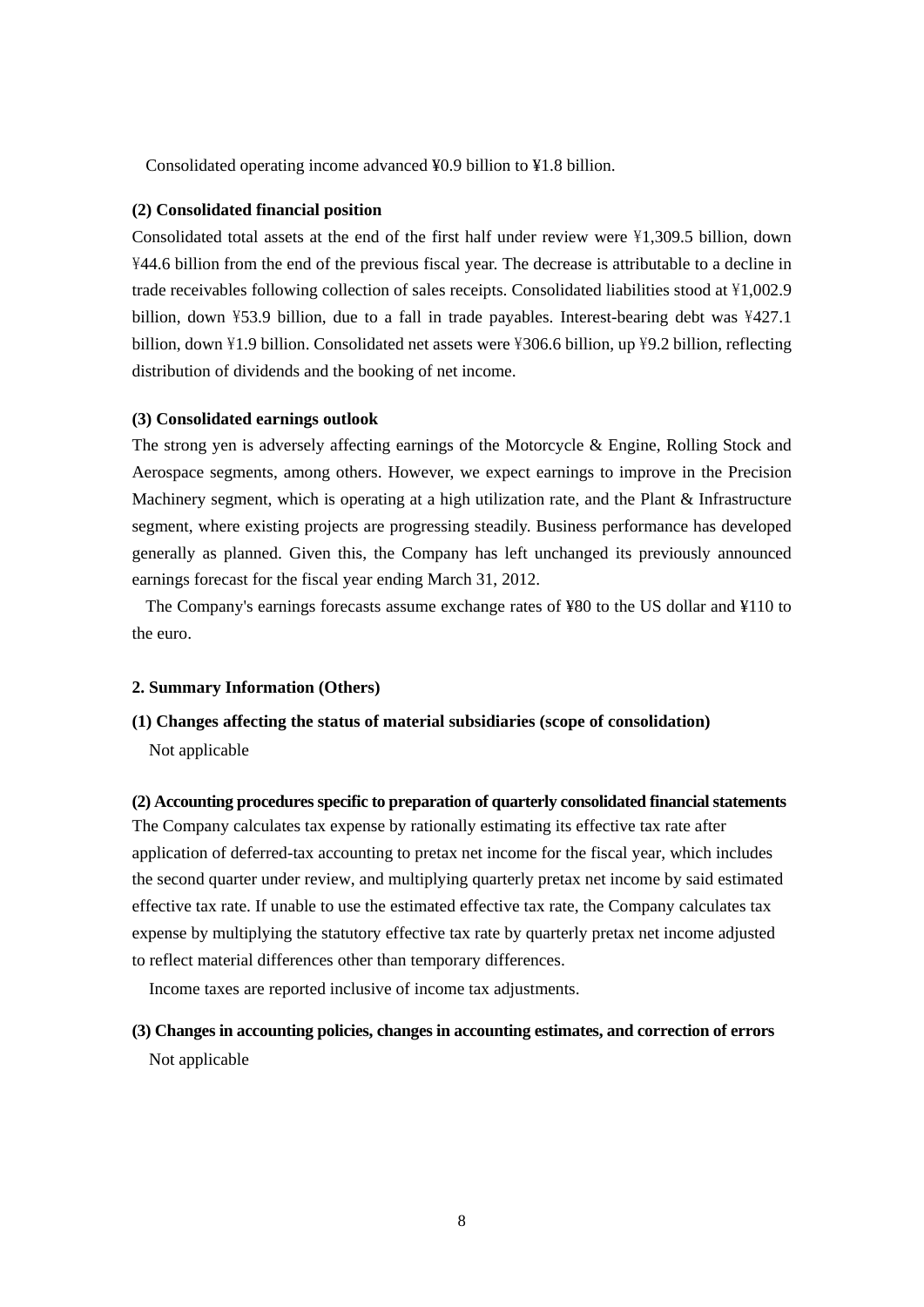# **3. Consolidated Financial Statements**

# **(1) Consolidated balance sheets**

|                                                          | Millions of yen |                    |  |
|----------------------------------------------------------|-----------------|--------------------|--|
|                                                          | As of           | Six months ended   |  |
|                                                          | March 31, 2011  | September 30, 2011 |  |
| <b>Assets</b>                                            |                 |                    |  |
| Current assets                                           |                 |                    |  |
| Cash on hand and in banks                                | 47,233          | 37,169             |  |
| Trade receivables                                        | 401,753         | 323,203            |  |
| Merchandise and finished products                        | 50,528          | 43,228             |  |
| Work in process                                          | 285,977         | 319,451            |  |
| Raw materials and supplies                               | 88,817          | 88,497             |  |
| Other current assets                                     | 80,239          | 85,260             |  |
| Allowance for doubtful receivables                       | (2,829)         | (2,808)            |  |
| Total current assets                                     | 951,719         | 894,003            |  |
| Fixed assets                                             |                 |                    |  |
| Net property, plant and equipment<br>Intangible assets   | 275,780         | 283,061            |  |
| Goodwill                                                 | 626             | 471                |  |
| Other                                                    | 18,622          | 18,583             |  |
| Total intangible assets                                  | 19,249          | 19,054             |  |
| Investments and other assets                             |                 |                    |  |
| Other                                                    | 108,515         | 114,400            |  |
| Allowance for doubtful receivables                       | (986)           | (930)              |  |
| Total investments and other assets<br>Total fixed assets | 107,529         | 113,469            |  |
| <b>Total assets</b>                                      | 402,558         | 415,585            |  |
|                                                          | 1,354,278       | 1,309,588          |  |
| <b>Liabilities</b>                                       |                 |                    |  |
| Current liabilities                                      |                 |                    |  |
| Trade payables                                           | 319,271         | 258,894            |  |
| Short-term debt                                          | 143,972         | 153,907            |  |
| Income taxes payable                                     | 5,988           | 5,953              |  |
| <b>Accrued bonuses</b>                                   | 15,692          | 14,030             |  |
| Provision for losses on construction contracts           | 33,068          | 35,042             |  |
| Other provisions<br>Advances from customers              | 8,865           | 7,138              |  |
|                                                          | 80,815          | 91,753             |  |
| Other                                                    | 96,051          | 78,706             |  |
| Total current liabilities                                | 703,726         | 645,426            |  |
| Long-term liabilities                                    |                 |                    |  |
| Bonds payable                                            | 50,000          | 70,000             |  |
| Long-term debt                                           | 203,801         | 189,422            |  |
| Employees' retirement and severance benefits             | 80,556          | 78,566             |  |
| Other provisions                                         | 9,202           | 8,765              |  |
| Other                                                    | 9,557           | 10,754             |  |
| Total long-term liabilities                              | 353,117         | 357,509            |  |
| <b>Total liabilities</b>                                 | 1,056,844       | 1,002,936          |  |
|                                                          |                 |                    |  |
| <b>Net assets</b>                                        |                 |                    |  |
| Shareholders' equity                                     |                 |                    |  |
| Common stock                                             | 104,340         | 104,484            |  |
| Capital surplus                                          | 54,251          | 54,393             |  |
| Retained earnings                                        | 158,615         | 170,904            |  |
| Treasury stock                                           | (30)            | (21)               |  |
| Total shareholders' equity                               | 317,176         | 329,761            |  |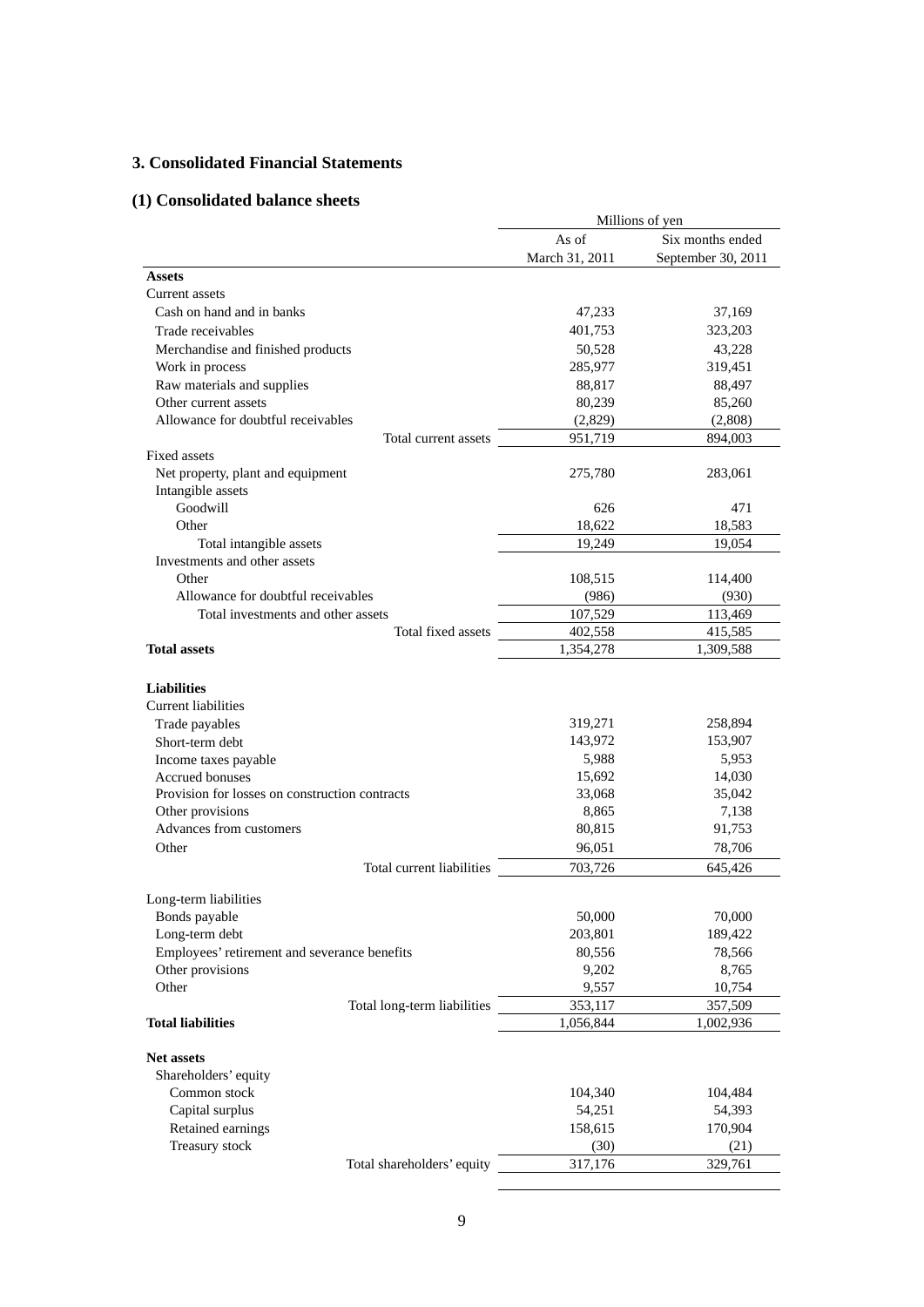| Accumulated other comprehensive income                  |           |           |
|---------------------------------------------------------|-----------|-----------|
| Net unrealized gains (losses) on securities, net of tax | 3.876     | 2,753     |
| Deferred gains (losses) on hedges                       | (990)     | (913)     |
| Foreign currency translation adjustments                | (31,006)  | (34,223)  |
| Total accumulated other comprehensive income            | (28, 119) | (32, 382) |
| Minority interests                                      | 8.376     | 9.274     |
| <b>Total net assets</b>                                 | 297.433   | 306,652   |
| <b>Total liabilities and net assets</b>                 | 1,354,278 | 1,309,588 |
|                                                         |           |           |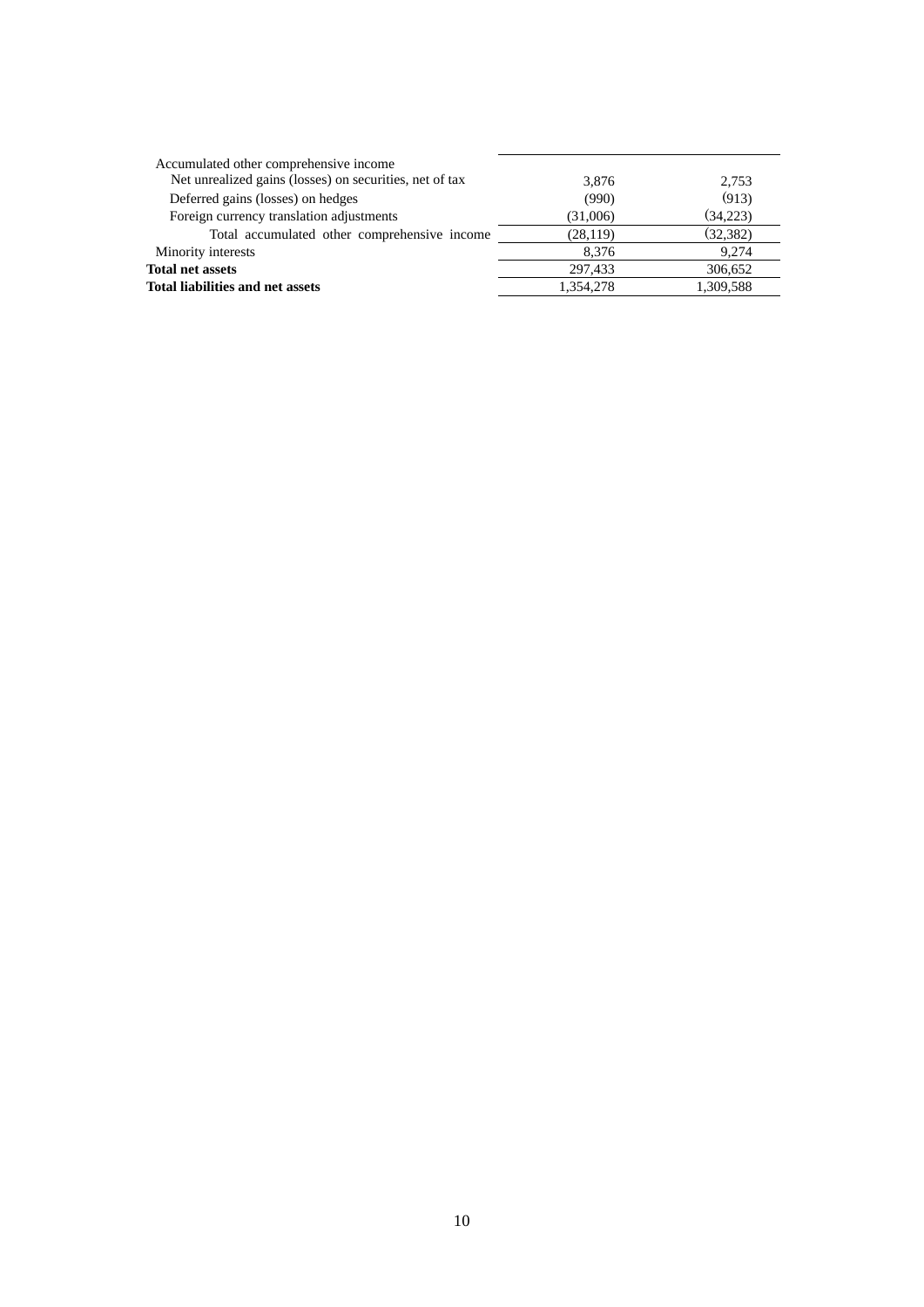# (**2) Consolidated statements of income and comprehensive income**

# **Consolidated statements of income**

| onsonuateu statements of meome                                                            | Millions of yen                        |                                        |  |
|-------------------------------------------------------------------------------------------|----------------------------------------|----------------------------------------|--|
|                                                                                           | Six months ended<br>September 30, 2010 | Six months ended<br>September 30, 2011 |  |
| Net sales                                                                                 | 571,708                                | 584,990                                |  |
| Cost of sales                                                                             | 481,156                                | 485,826                                |  |
| Gross profit                                                                              | 90,551                                 | 99,164                                 |  |
| Selling, general and administrative expenses                                              |                                        |                                        |  |
| Salaries and benefits                                                                     | 19,533                                 | 19,896                                 |  |
| R&D expenses                                                                              | 16,007                                 | 16,228                                 |  |
| Other                                                                                     | 34,105                                 | 36,416                                 |  |
| Total selling, general and administrative expenses                                        | 69,647                                 | 72,541                                 |  |
| Operating income (loss)                                                                   | 20,904                                 | 26,623                                 |  |
| Non-operating income                                                                      |                                        |                                        |  |
| Interest income                                                                           | 945                                    | 701                                    |  |
| Dividend income                                                                           | 366                                    | 377                                    |  |
| Equity in income of non-consolidated subsidiaries and affiliates                          | 4,875                                  | 4,833                                  |  |
| Other                                                                                     | 2,424                                  | 2,396                                  |  |
| Total non-operating income                                                                | 8,610                                  | 8,308                                  |  |
| Non-operating expenses                                                                    |                                        |                                        |  |
| Interest expense                                                                          | 2,435                                  | 2,255                                  |  |
| Foreign exchange loss, net                                                                | 1,963                                  | 2,990                                  |  |
| Loss on valuation of securities                                                           | 1,715                                  | 7                                      |  |
| Other                                                                                     | 2,150                                  | 2,442                                  |  |
| Total non-operating expenses                                                              | 8,265                                  | 7,694                                  |  |
| Recurring profit (loss)                                                                   | 21,249                                 | 27,237                                 |  |
| <b>Extraordinary losses</b>                                                               |                                        |                                        |  |
| Loss on impairment of fixed assets                                                        |                                        | 924                                    |  |
| Loss on adjustment for changes of accounting standard for asset<br>retirement obligations | 280                                    |                                        |  |
| Provision for doubtful accounts of affiliates                                             | 256                                    |                                        |  |
| Total extraordinary losses                                                                | 536                                    | 924                                    |  |
| Income (loss) before income taxes and minority interests                                  | 20,712                                 | 26,312                                 |  |
| Income taxes                                                                              | 7,434                                  | 7,254                                  |  |
| Income before minority interests                                                          | 13,278                                 | 19,058                                 |  |
| Minority interests in net income of consolidated subsidiaries                             | 943                                    | 1,245                                  |  |
| Net income (loss)                                                                         | 12,334                                 | 17,813                                 |  |

# **Consolidated statements of comprehensive income**

| Millions of yen                        |                                        |  |
|----------------------------------------|----------------------------------------|--|
| Six months ended<br>September 30, 2010 | Six months ended<br>September 30, 2011 |  |
| 13,278                                 | 19,058                                 |  |
|                                        |                                        |  |
| (1,726)                                | (1,175)                                |  |
| 1,061                                  | 153                                    |  |
| (3,975)                                | (3,680)                                |  |
| (895)                                  | 561                                    |  |
| (5,535)                                | (4,141)                                |  |
| 7,742                                  | 14,916                                 |  |
| 6,904                                  | 13,550                                 |  |
| 837                                    | 1.366                                  |  |
|                                        |                                        |  |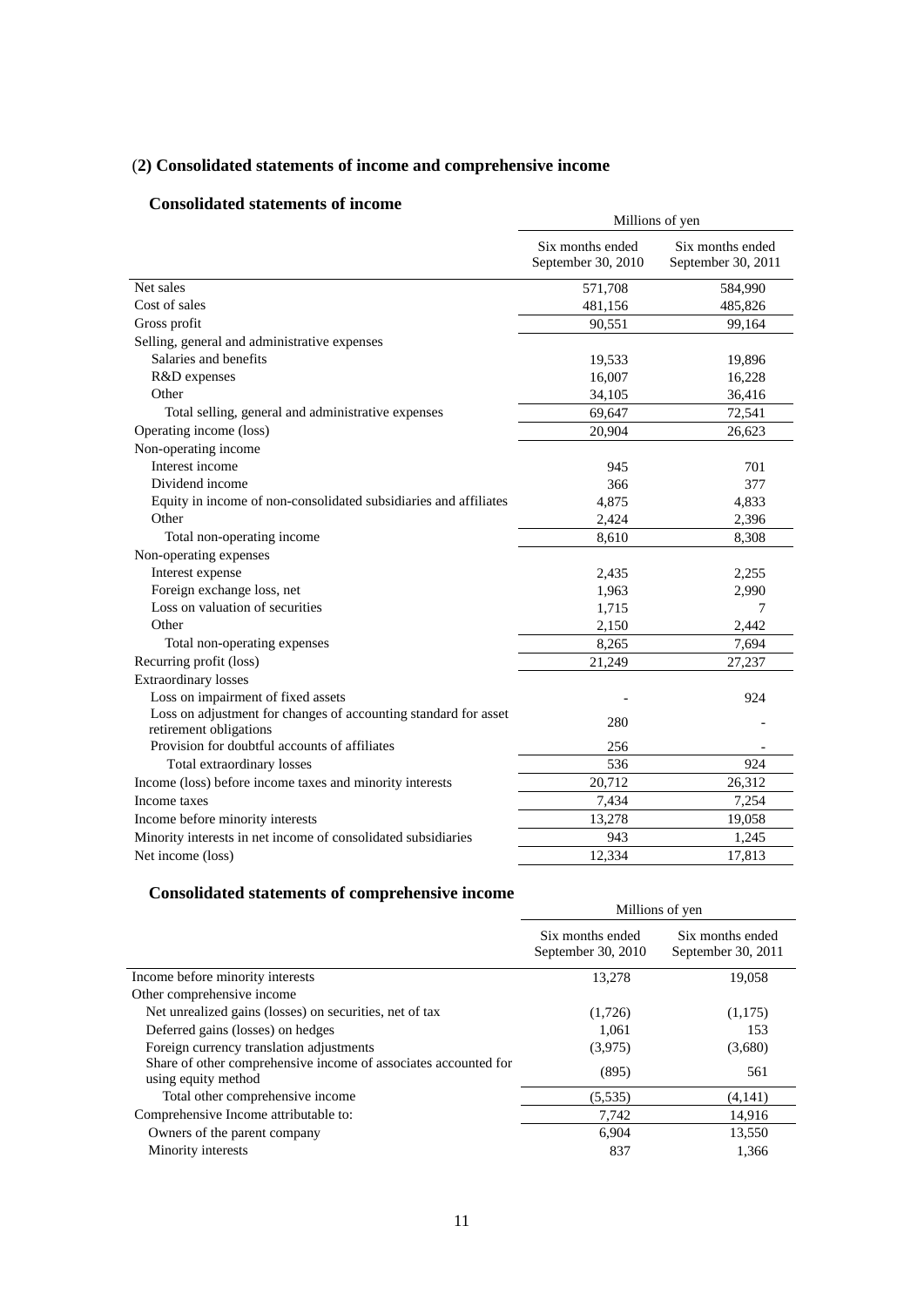# **(3) Consolidated cash flow statements**

|                                                                                               | Millions of yen                        |                                        |  |
|-----------------------------------------------------------------------------------------------|----------------------------------------|----------------------------------------|--|
|                                                                                               | Six months ended<br>September 30, 2010 | Six months ended<br>September 30, 2011 |  |
| Cash flow from operating activities                                                           |                                        |                                        |  |
| Income before income taxes and minority interests                                             | 20,712                                 | 26,312                                 |  |
| Depreciation and amortization                                                                 | 23,348                                 | 22,312                                 |  |
| Loss on impairment of fixed assets                                                            |                                        | 924                                    |  |
| Increase (decrease) in provision                                                              | (1,629)                                | (3,927)                                |  |
| Interest and dividend income                                                                  | (1,311)                                | (1,078)                                |  |
| Interest expense                                                                              | 2,435                                  | 2,255                                  |  |
| Loss (gain) on valuation of securities                                                        | 1,715                                  |                                        |  |
| Equity in income non-consolidated subsidiaries and affiliates                                 | (4,875)                                | (4, 833)                               |  |
| (Increase) decrease in trade receivables                                                      | 58,874                                 | 73,204                                 |  |
| (Increase) decrease in inventories                                                            | (15,666)                               | (28, 528)                              |  |
| Increase (decrease) in trade payables                                                         | (14,662)                               | (58, 568)                              |  |
| Increase (decrease) in advances from customers                                                | (361)                                  | 13,350                                 |  |
| Other                                                                                         | (13,061)                               | (434)                                  |  |
| Subtotal                                                                                      | 55,518                                 | 40,995                                 |  |
| Cash received for interest and dividends                                                      | 1,298                                  | 1,063                                  |  |
| Cash paid for interest                                                                        | (2, 440)                               | (2,298)                                |  |
| Cash paid for income taxes                                                                    | (6,207)                                | (7, 188)                               |  |
| Net cash provided by operating activities                                                     | 48,168                                 | 32,572                                 |  |
|                                                                                               |                                        |                                        |  |
| Cash flow from investing activities                                                           |                                        |                                        |  |
| Acquisition of property, plant, equipment and intangible assets                               | (25, 854)                              | (33,176)                               |  |
| Proceeds from sales of property, plant, equipment and intangible                              | 402                                    | 155                                    |  |
| assets                                                                                        |                                        |                                        |  |
| Acquisition of investments in securities<br>Proceeds from sales of investments in securities  | (28)<br>$\theta$                       | (34)<br>5                              |  |
|                                                                                               | 16                                     | 25                                     |  |
| Decrease (Increase) in short-term loans receivable<br>Additions to long-term loans receivable | (10)                                   | (35)                                   |  |
| Proceeds from collection of long-term loans receivable                                        | 50                                     | 43                                     |  |
| Other                                                                                         | (740)                                  | 330                                    |  |
| Net cash used for investing activities                                                        | (26, 164)                              | (32, 686)                              |  |
|                                                                                               |                                        |                                        |  |
| Cash flow from financing activities                                                           |                                        |                                        |  |
| Net increase (decrease) in short-term debt                                                    | (47, 923)                              | (4,416)                                |  |
| Proceeds from long-term debt                                                                  | 15,580                                 | 8,741                                  |  |
| Repayment of long-term debt                                                                   | (3,516)                                | (3,954)                                |  |
| Proceeds from issuance of bonds                                                               | 20,000                                 | 20,000                                 |  |
| Redemption of bonds payable                                                                   |                                        | (20, 186)                              |  |
| Acquisition of treasury stock                                                                 | (5)                                    | (7)                                    |  |
| Proceeds from stock issuance to minority shareholders                                         | 1,209                                  |                                        |  |
| Cash dividends paid                                                                           | (4,985)                                | (5,000)                                |  |
| Cash dividends paid to minority shareholders                                                  | (418)                                  | (470)                                  |  |
| Other                                                                                         | (37)                                   | (33)                                   |  |
| Net cash used for financing activities                                                        | (20,096)                               | (5,328)                                |  |
| Effect of exchange rate changes                                                               | (2,244)                                | (1,977)                                |  |
| Net increase (decrease) in cash and cash equivalents                                          | (336)                                  | (7, 419)                               |  |
| Cash and cash equivalents at beginning of period                                              | 34,137                                 | 44,629                                 |  |
| Increase (decrease) in cash and cash equivalents by change of                                 |                                        |                                        |  |
| consolidation period of subsidiaries                                                          |                                        | (1,508)                                |  |
| Cash and cash equivalents at end of period                                                    | 33,800                                 | 35,701                                 |  |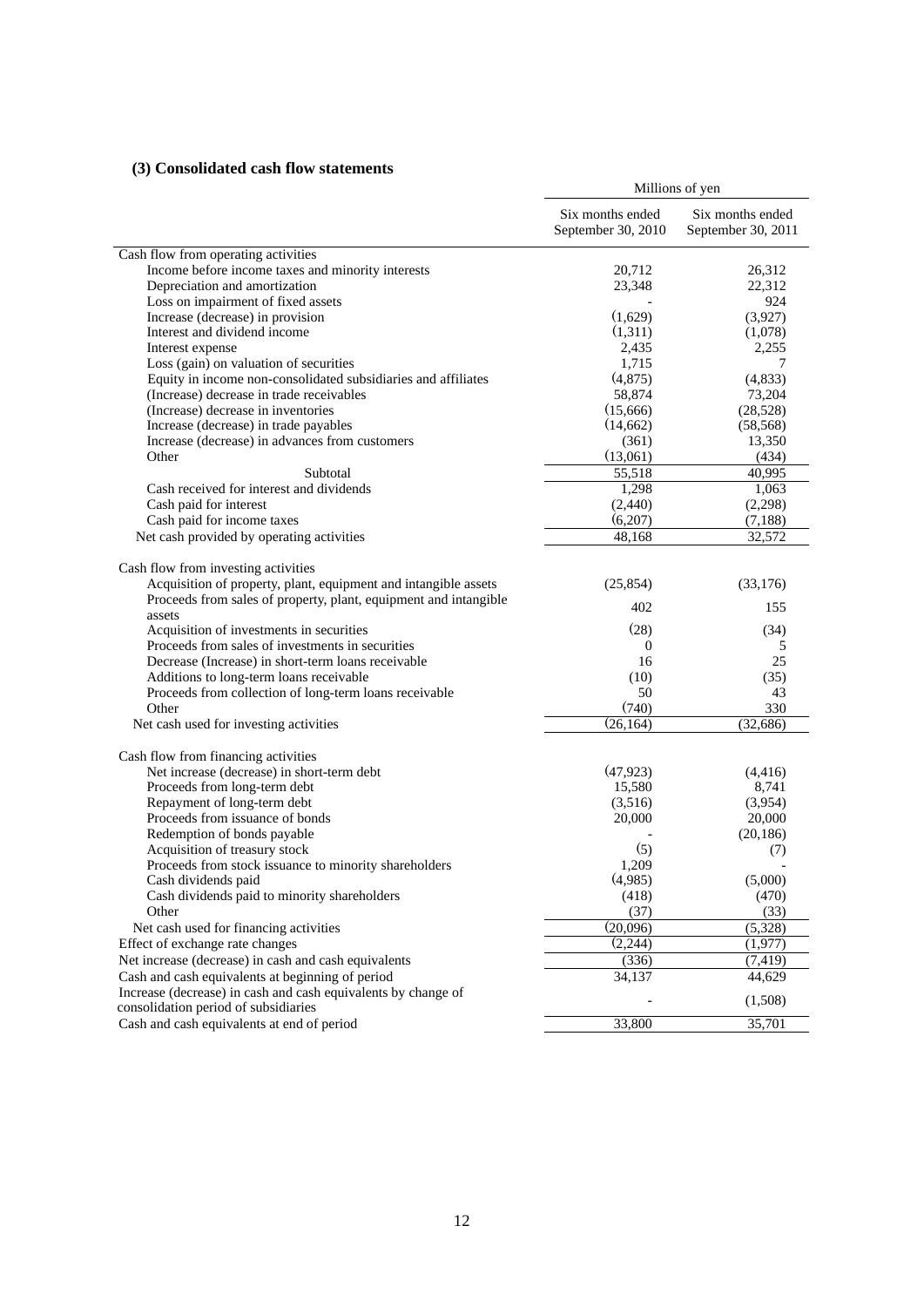### (**4) Notes on the going-concern assumption**

Not applicable

### **(5) Segment information and others**

*Segment information* 

- 1. Six months ended September 30, 2010 (April 1, 2010 September 30, 2010)
- (1) Sales and income (loss) by reportable segment

|                            |                |                       |             | Millions of yen            |
|----------------------------|----------------|-----------------------|-------------|----------------------------|
|                            | External sales | Intersegment<br>sales | Total sales | Operating<br>income (loss) |
| Ship & Offshore Structure  | 61,253         | 1,107                 | 62,360      | 2.063                      |
| <b>Rolling Stock</b>       | 63,018         | 384                   | 63.402      | 3,436                      |
| Aerospace                  | 83,070         | 840                   | 83.910      | (1,138)                    |
| Gas Turbine & Machinery    | 99.264         | 10,527                | 109.792     | 6.166                      |
| Plant & Infrastructure     | 38,867         | 6,130                 | 44.998      | 3,537                      |
| Motorcycle & Engine        | 113,247        | 572                   | 113,820     | (1,175)                    |
| <b>Precision Machinery</b> | 60,988         | 6,150                 | 67,138      | 8.610                      |
| Other                      | 51,997         | 15,056                | 67,054      | 938                        |
| Reportable segment total   | 571.708        | 40.769                | 612.477     | 22,440                     |
| Adjustments*1              |                | (40,769)              | (40,769)    | (1,536)                    |
| Consolidated total         | 571,708        |                       | 571,708     | 20,904                     |

Notes: 1. Breakdown of adjustments:

| --                        | Millions of yen |
|---------------------------|-----------------|
| Income                    | Amount          |
| Intersegment transactions |                 |
| Corporate expenses*       | (1,603)         |
| Total                     | 1,536           |

\*Corporate expenses mainly comprise general and administrative expenses not attributed to reportable segments.

2. Segment income adjustments are based on operating income reported on the quarterly consolidated statements of income for the corresponding period.

# (2) Impairment loss on fixed assets and goodwill by reportable segment Not applicable

2. Six months ended September 30, 2011 (April 1, 2011 – September 30, 2011)

(1) Sales and income (loss) by reportable segment

|                            |                |                       |             | Millions of yen            |
|----------------------------|----------------|-----------------------|-------------|----------------------------|
|                            | External sales | Intersegment<br>sales | Total sales | Operating<br>income (loss) |
| Ship & Offshore Structure  | 53,183         | 722                   | 53,906      | 532                        |
| <b>Rolling Stock</b>       | 55,366         | 472                   | 55,838      | 1,133                      |
| Aerospace                  | 87.479         | 899                   | 88,379      | 3,057                      |
| Gas Turbine & Machinery    | 84.760         | 7.432                 | 92.193      | 3.914                      |
| Plant & Infrastructure     | 56,299         | 4.311                 | 60.610      | 6.740                      |
| Motorcycle & Engine        | 106,202        | 482                   | 106,684     | (2,378)                    |
| <b>Precision Machinery</b> | 85,251         | 6.564                 | 91,816      | 14,514                     |
| Other                      | 56,446         | 16,769                | 73,215      | 1,868                      |
| Reportable segment total   | 584.990        | 37,655                | 622.646     | 29,383                     |
| Adjustments*1              |                | (37, 655)             | (37, 655)   | (2,760)                    |
| Consolidated total         | 584,990        |                       | 584.990     | 26.623                     |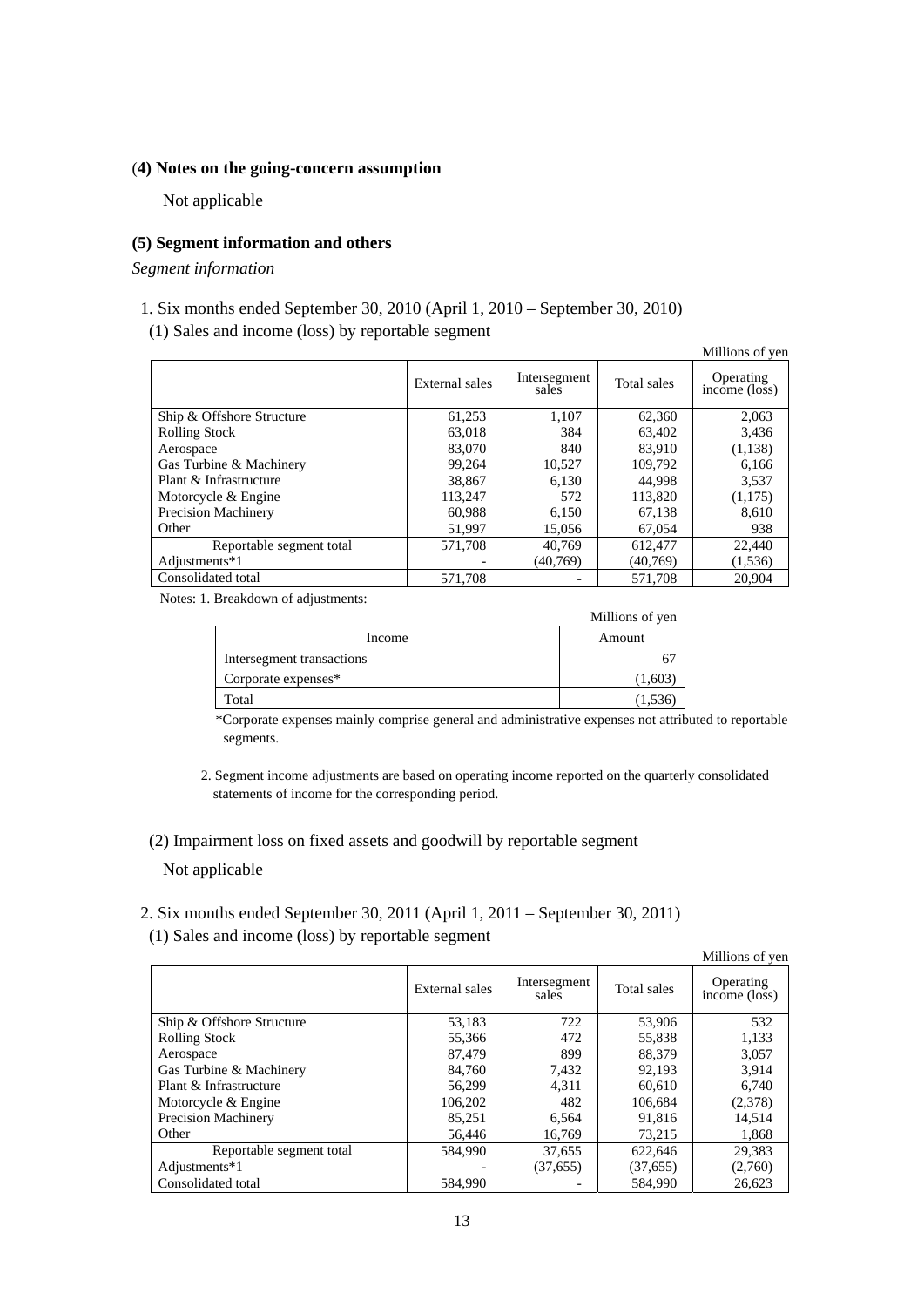#### Notes: 1. Breakdown of adjustments:

|                           | Millions of yen |
|---------------------------|-----------------|
| Income                    | Amount          |
| Intersegment transactions |                 |
| Corporate expenses*       | (2,774)         |
| Total                     |                 |

\* Corporate expenses mainly comprise general and administrative expenses not attributed to reportable segments.

- 2. Segment income adjustments are based on operating income reported on the quarterly consolidated statements of income for the corresponding period.
- (2) Impairment loss on fixed assets and goodwill by reportable segment

# Not applicable

### **(6) Notes on significant changes in the amount of shareholders' equity**

Not applicable

# **4. Supplementary information**

# **(1) Orders and sales (consolidated)**

#### **Orders received**

|                            | Six months ended<br>September 30, 2010 |            | Six months ended<br>September 30, 2011 |            | Year ended March 31,<br>2011 |            |
|----------------------------|----------------------------------------|------------|----------------------------------------|------------|------------------------------|------------|
|                            | million yen                            | % of total | million yen                            | % of total | million yen                  | % of total |
| Ship & Offshore Structure  | 36,468                                 | 5.9        | 24,657                                 | 4.8        | 78.953                       | 6.2        |
| <b>Rolling Stock</b>       | 117,712                                | 19.1       | 42,126                                 | 8.2        | 187.122                      | 14.7       |
| Aerospace                  | 87,956                                 | 14.3       | 67.596                                 | 13.1       | 206,730                      | 16.2       |
| Gas Turbine & Machinery    | 65,381                                 | 10.6       | 79.729                                 | 15.5       | 187,582                      | 14.7       |
| Plant & Infrastructure     | 77,378                                 | 12.6       | 46,823                                 | 9.1        | 119.987                      | 9.4        |
| Motorcycle & Engine        | 113.247                                | 18.4       | 106,202                                | 20.6       | 234,479                      | 18.4       |
| <b>Precision Machinery</b> | 68,042                                 | 11.0       | 91,159                                 | 17.7       | 148.955                      | 11.7       |
| Other                      | 47,252                                 | 7.7        | 55,161                                 | 10.7       | 106,841                      | 8.4        |
| Total                      | 613.440                                | 100.0      | 513.456                                | 100.0      | 1.270.652                    | 100.0      |

Note: The Motorcycle & Engine segment's orders received are equal to its net sales as production is based mainly on estimated demand.

#### **Net sales**

|                            |             | Six months ended<br>September 30, 2010 | September 30, 2011 | Six months ended | 2011        | Year ended March 31, |
|----------------------------|-------------|----------------------------------------|--------------------|------------------|-------------|----------------------|
|                            | million yen | % of total                             | million yen        | % of total       | million yen | % of total           |
| Ship & Offshore Structure  | 61,253      | 10.7                                   | 53,183             | 9.0              | 118.416     | 9.6                  |
| <b>Rolling Stock</b>       | 63,018      | 11.0                                   | 55,366             | 9.4              | 131,104     | 10.6                 |
| Aerospace                  | 83,070      | 14.5                                   | 87,479             | 14.9             | 196,876     | 16.0                 |
| Gas Turbine & Machinery    | 99,264      | 17.3                                   | 84,760             | 14.4             | 202,692     | 16.5                 |
| Plant & Infrastructure     | 38,867      | 6.7                                    | 56,299             | 9.6              | 89,012      | 7.2                  |
| Motorcycle & Engine        | 113,247     | 19.8                                   | 106,202            | 18.1             | 234,479     | 19.1                 |
| <b>Precision Machinery</b> | 60,988      | 10.6                                   | 85,251             | 14.5             | 140,328     | 11.4                 |
| Other                      | 51,997      | 9.0                                    | 56,446             | 9.6              | 114.038     | 9.2                  |
| Total                      | 571.708     | 100.0                                  | 584,990            | 100.0            | 1.226.949   | 100.0                |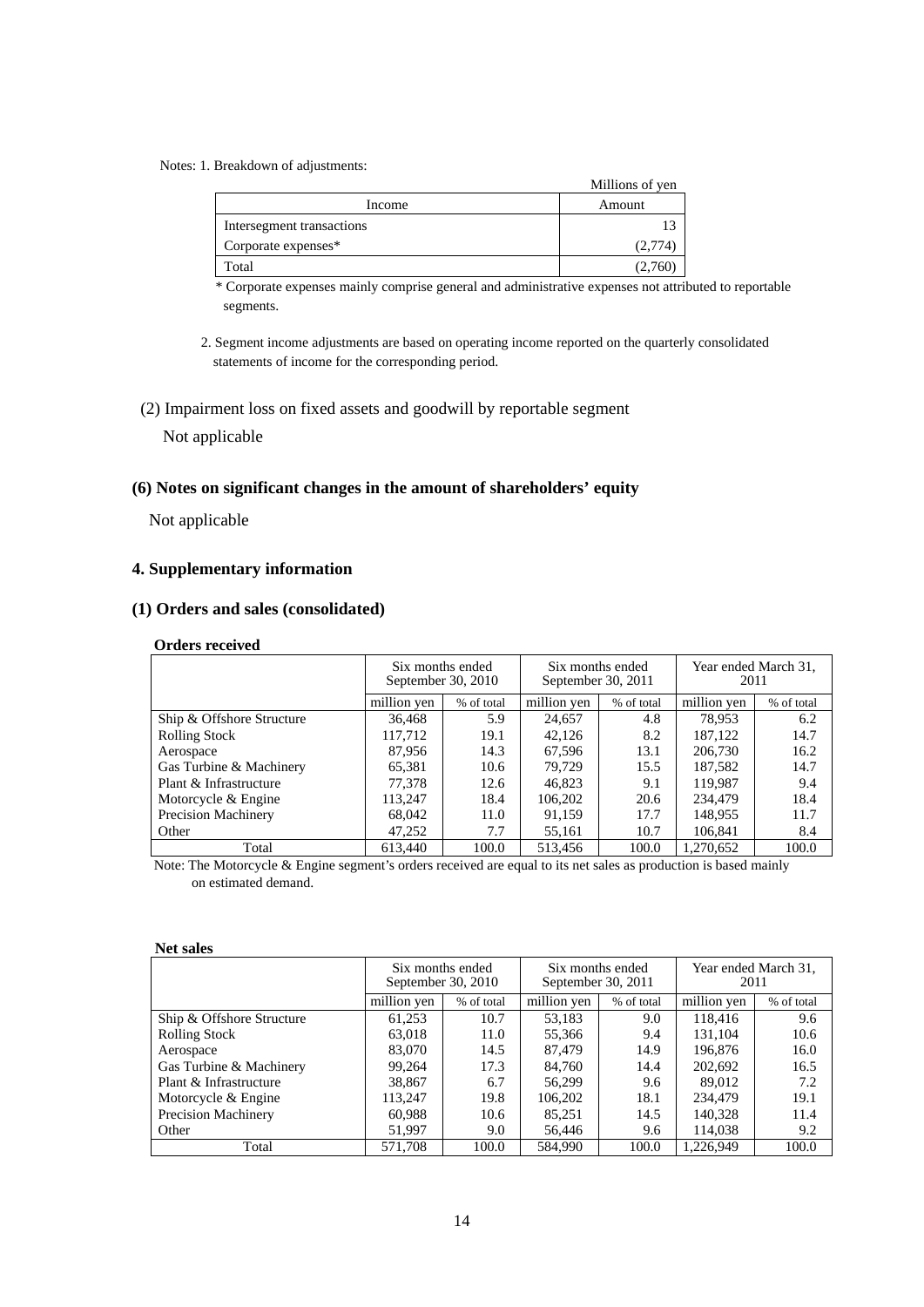# **Order backlog**

|                            | 2011        | Year ended March 31,     | September 30, 2011 | Six months ended | Six months ended<br>September 30, 2010 |            |
|----------------------------|-------------|--------------------------|--------------------|------------------|----------------------------------------|------------|
|                            | million ven | % of total               | million ven        | % of total       | million ven                            | % of total |
| Ship & Offshore Structure  | 177,254     | 11.8                     | 145,762            | 10.4             | 191.779                                | 12.7       |
| <b>Rolling Stock</b>       | 411,560     | 27.5                     | 394.125            | 28.3             | 423.389                                | 28.0       |
| Aerospace                  | 269,470     | 18.0                     | 244,598            | 17.5             | 264,846                                | 17.5       |
| Gas Turbine & Machinery    | 382,269     | 25.5                     | 356,454            | 25.6             | 365,470                                | 24.2       |
| Plant & Infrastructure     | 185.414     | 12.3                     | 175,708            | 12.6             | 192.899                                | 12.7       |
| Motorcycle & Engine        |             | $\overline{\phantom{a}}$ |                    |                  |                                        |            |
| <b>Precision Machinery</b> | 42,790      | 2.8                      | 48,698             | 3.5              | 41.218                                 | 2.7        |
| Other                      | 26,589      | 1.7                      | 25,558             | 1.8              | 29,044                                 | 1.9        |
| Total                      | 1.495.349   | 100.0                    | 1.390.905          | 100.0            | 1.508.648                              | 100.0      |

# **(2) Net sales by geographic area (consolidated)**

#### **Six months ended September 30, 2010 (April 1, 2010 – September 30, 2010)**

|                      |         | Millions of yen |
|----------------------|---------|-----------------|
| Japan                | 253,062 | 44.2%           |
| <b>United States</b> | 116,170 | 20.3%           |
| Europe               | 42,492  | 7.4%            |
| Asia                 | 104,041 | 18.1%           |
| Other areas          | 55,940  | 9.7%            |
| Total                | 571,708 | 100.0%          |
|                      |         |                 |

# **Six months ended September 30, 2011 (April 1, 2011 – September 30, 2011)**

Millions of yen

| Japan                | 241,194 | 41.2%  |
|----------------------|---------|--------|
| <b>United States</b> | 102,865 | 17.5%  |
| Europe               | 62,180  | 10.6%  |
| Asia                 | 115,232 | 19.7%  |
| Other areas          | 63,516  | 10.8%  |
| Total                | 584,990 | 100.0% |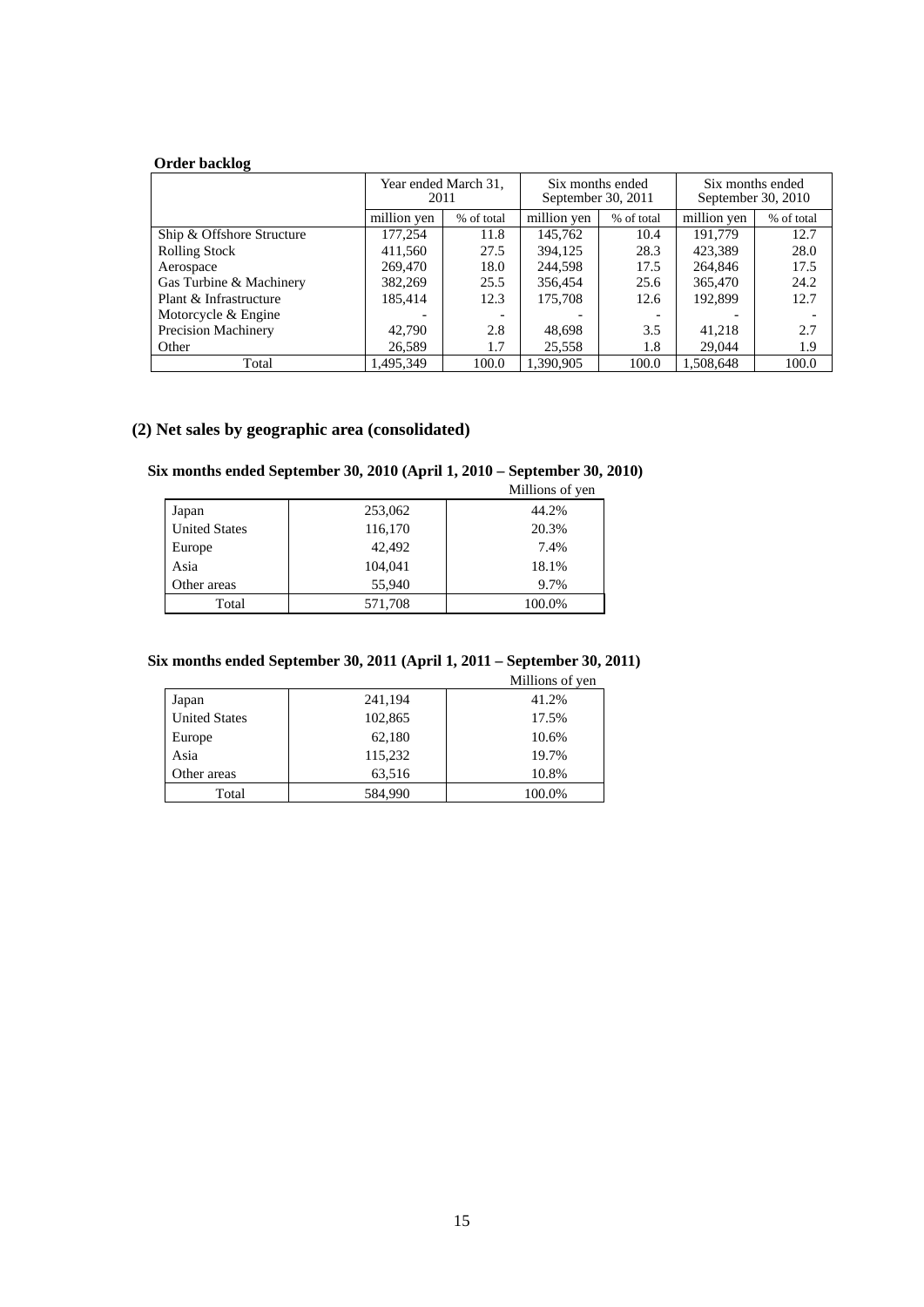# **(3) Supplementary information on earnings forecasts for the fiscal year ending March 31, 2012**

# **1) Consolidated earnings outlook**

|                  |                                                          |                    |                          | Billions of yen           |  |
|------------------|----------------------------------------------------------|--------------------|--------------------------|---------------------------|--|
|                  | Outlook for the year ending March 31, 2012 (fiscal 2011) | Fiscal 2010        |                          |                           |  |
|                  | Revised forecast                                         | Forecast issued    | Change                   | (ended March 31,<br>2011) |  |
|                  | (A)                                                      | April 28, 2011 (B) | $(A - B)$                | (actual)                  |  |
| Net sales        | 1,360.0                                                  | 1,360.0            |                          | 1,226.9                   |  |
| Operating income | 50.0                                                     | 50.0               | $\overline{\phantom{0}}$ | 42.6                      |  |
| Recurring profit | 52.0                                                     | 52.0               | $\overline{\phantom{0}}$ | 49.1                      |  |
| Net income       | 32.0                                                     | 32.0               | $\overline{\phantom{0}}$ | 25.9                      |  |

| Orders received                 | 1,430.0 | 1,360.0 | 70.0                     | 1,270.6 |
|---------------------------------|---------|---------|--------------------------|---------|
| Before-tax ROIC (%)             | 7.8%    | 7.8%    | $\overline{\phantom{0}}$ | 6.0%    |
| R&D expenses                    | 44.4    | 43.0    | 1.4                      | 37.0    |
| Capital expenditures            | 88.0    | 76.0    | 12.0                     | 55.3    |
| Depreciation/amortization       | 51.0    | 55.0    | (4.0)                    | 50.3    |
| Number of employees at end of   |         |         |                          |         |
| fiscal year                     | 33,900  | 33,200  | 700                      | 32,706  |
| (Of which, employees outside of |         |         |                          |         |
| Japan)                          | (8,900) | (8,200) | (700)                    | (8,195) |

Notes: 1. Outlook's assumed foreign exchange rates: ¥80 = US\$1, ¥110= 1 euro

2. Before-tax ROIC = (income before income taxes + interest expense) / invested capital.

3. Capital expenditures represent the total of newly recorded property, plant and equipment and newly recorded intangible assets. Depreciation/amortization represents depreciation and amortization expenses on property, plant and equipment and intangible assets.

### **2) Outlook by reportable segment**

(a) Net sales and operating income (loss)

| Billions of yen           |                                                          |                                        |                    |                                        |                          |                                        |                    |                                        |
|---------------------------|----------------------------------------------------------|----------------------------------------|--------------------|----------------------------------------|--------------------------|----------------------------------------|--------------------|----------------------------------------|
|                           | Outlook for the year ending March 31, 2012 (fiscal 2011) |                                        |                    |                                        |                          |                                        | Fiscal 2010 (ended |                                        |
|                           | Revised forecast                                         |                                        | Forecast issued    |                                        | Change                   |                                        | March 31, 2011)    |                                        |
|                           | (A)                                                      |                                        | April 28, 2011 (B) |                                        | $(A - B)$                |                                        | (actual)           |                                        |
|                           | Net sales                                                | Operating<br>income<br>$(\text{loss})$ | Net sales          | Operating<br>income<br>$(\text{loss})$ | Net sales                | Operating<br>income<br>$(\text{loss})$ | Net sales          | Operating<br>income<br>$(\text{loss})$ |
| Ship & Offshore Structure | 110.0                                                    | (4.0)                                  | 110.0              | (4.0)                                  | $\overline{\phantom{a}}$ | $\overline{\phantom{0}}$               | 118.4              | (1.0)                                  |
| <b>Rolling Stock</b>      | 130.0                                                    | 6.0                                    | 150.0              | 7.0                                    | (20.0)                   | (1.0)                                  | 131.1              | 8.1                                    |
| Aerospace                 | 220.0                                                    | 5.0                                    | 220.0              | 8.0                                    |                          | (3.0)                                  | 196.8              | 3.0                                    |
| Gas Turbine & Machinery   | 210.0                                                    | 6.0                                    | 210.0              | 5.0                                    |                          | 1.0                                    | 202.6              | 9.5                                    |
| Plant & Infrastructure    | 130.0                                                    | 14.0                                   | 130.0              | 11.0                                   |                          | 3.0                                    | 89.0               | 8.2                                    |
| Motorcycle & Engine       | 260.0                                                    | 2.0                                    | 260.0              | 5.0                                    |                          | (3.0)                                  | 234.4              | (4.9)                                  |
| Precision Machinery       | 190.0                                                    | 28.0                                   | 170.0              | 25.0                                   | 20.0                     | 3.0                                    | 140.3              | 22.3                                   |
| Other                     | 110.0                                                    | 2.0                                    | 110.0              | 2.0                                    |                          | $\overline{\phantom{a}}$               | 114.0              | 2.5                                    |
| Adjustments               |                                                          | (9.0)                                  |                    | (9.0)                                  |                          | $\overline{\phantom{0}}$               |                    | (5.3)                                  |
| Total                     | 1.360.0                                                  | 50.0                                   | 1.360.0            | 50.0                                   | $\overline{\phantom{a}}$ | $\overline{\phantom{a}}$               | 1.226.9            | 42.6                                   |